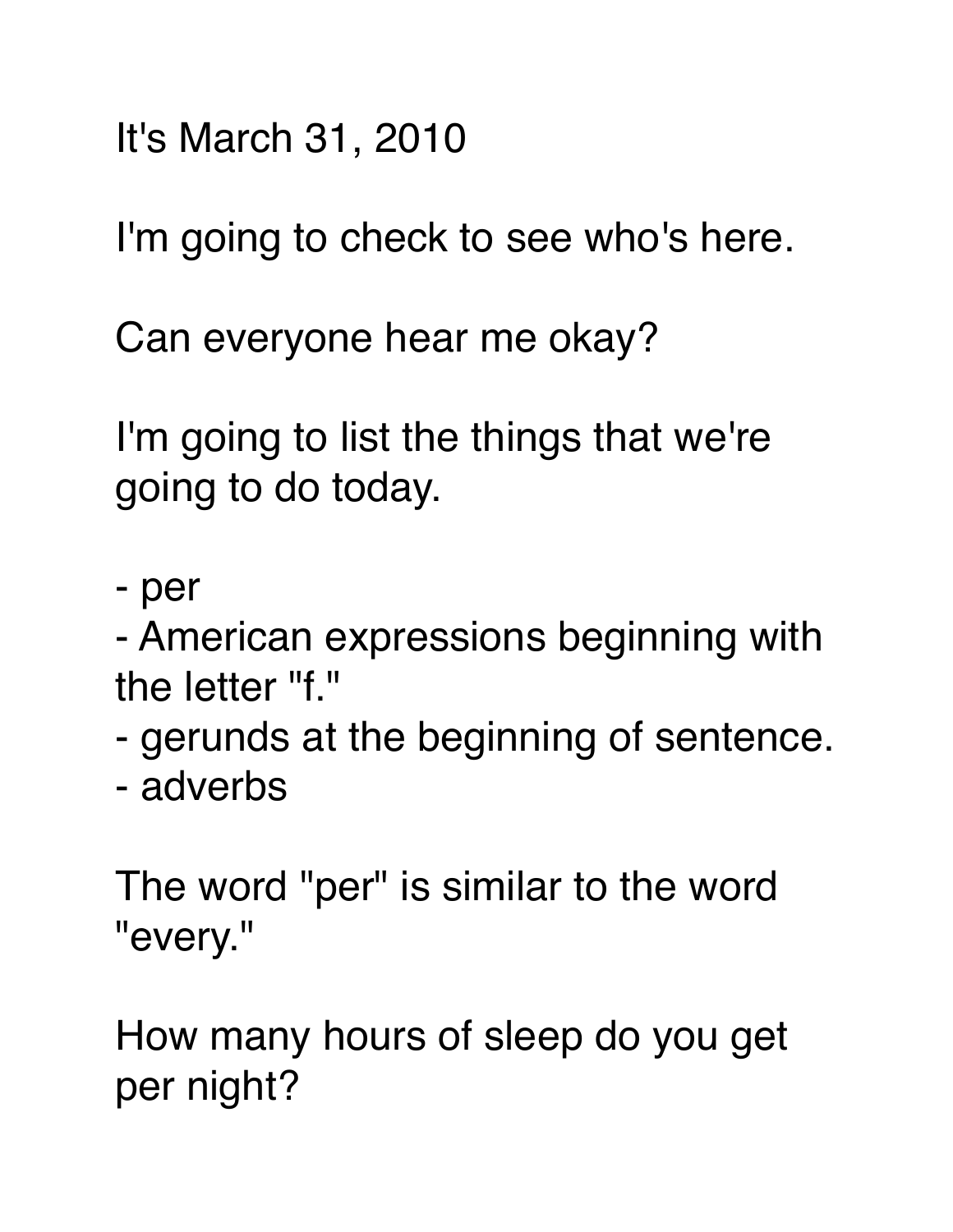I get eight hours of sleep per night.

I sleep seven hours per night. I sleep seven hours every night. I sleep seven hours a night.

There's a new page in the prepositions section for "per" if you're having trouble with that word.

"Feel it in one's bones" = you have a good knowledge about something, it's almost a physical response.

I can feel it in my bones. He can feel it in his bones.

It's going to rain today. I can feel it in my bones.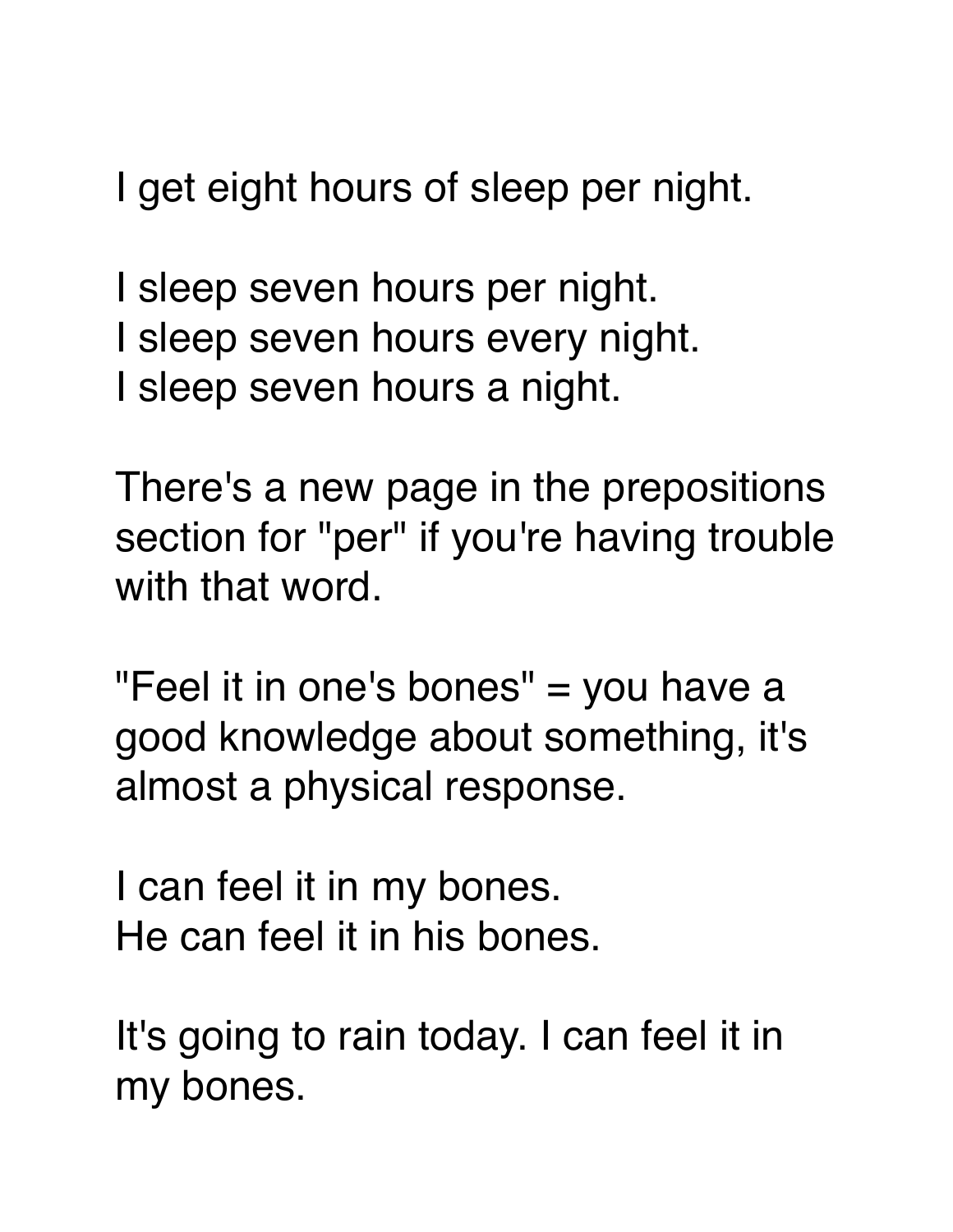This is a good decision. I can feel it in my bones.

Brazil will win the World Cup. I can feel it in my bones.

"A fish out of water" = a person feels out of place; a person feel like he or she doesn't belong

At what time do you feel like a fish out of water? Do you ever feel like a fish out of water?

I felt like a fish out of water when I came to the U.S. for the first time.

When I can't speak good English, I feel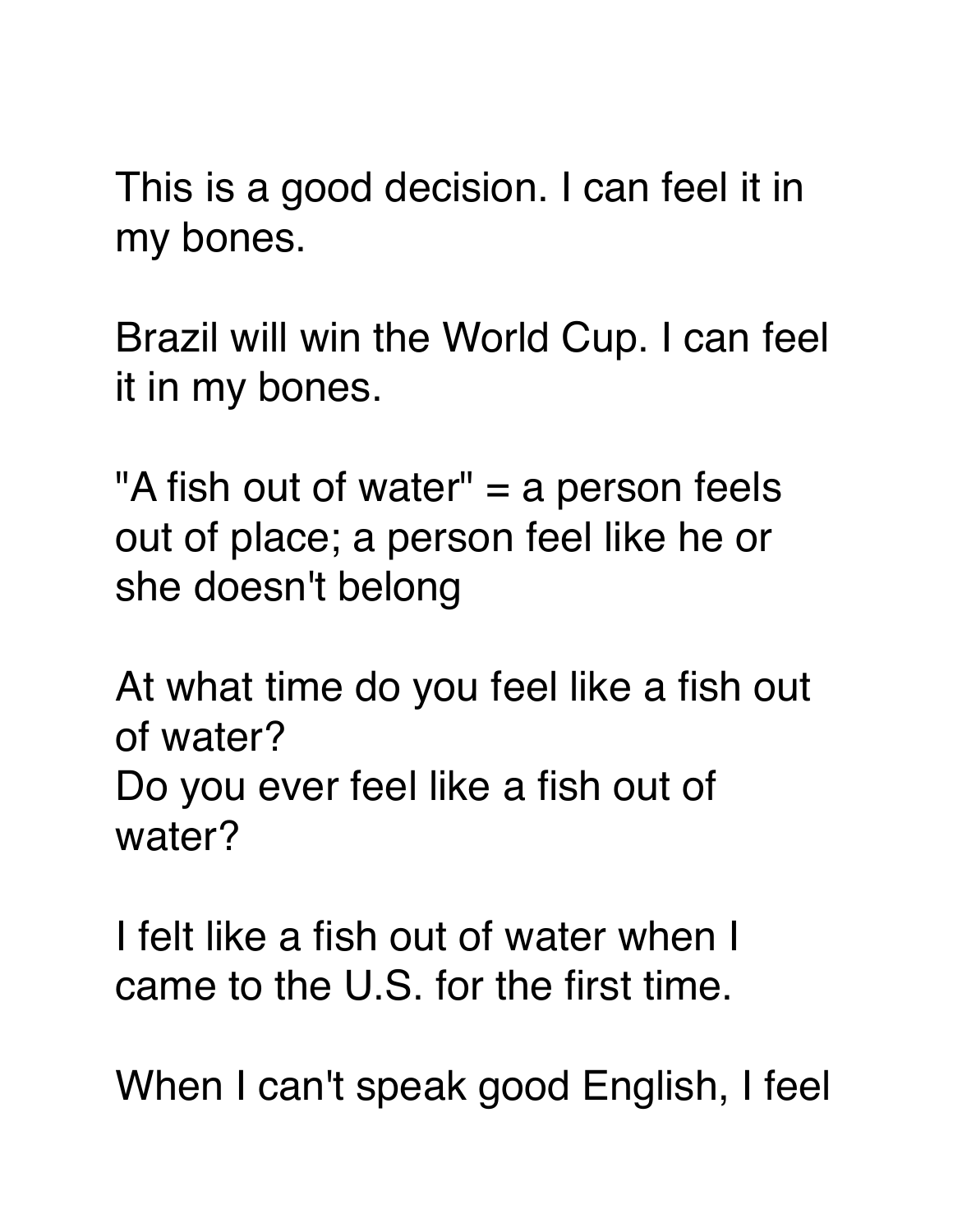like a fish out of water.

Today I sold a lot of books. I can feel it in my bones. (You can say this only if you don't look at the sales numbers.)

For goodness sake! Oh, for goodness sake! (You see something that surprises you or amuses you.

When I have trouble at work, I feel like a fish out of water.

I will win mega millions. I can feel it in my bones. (Many people say this when they gamble)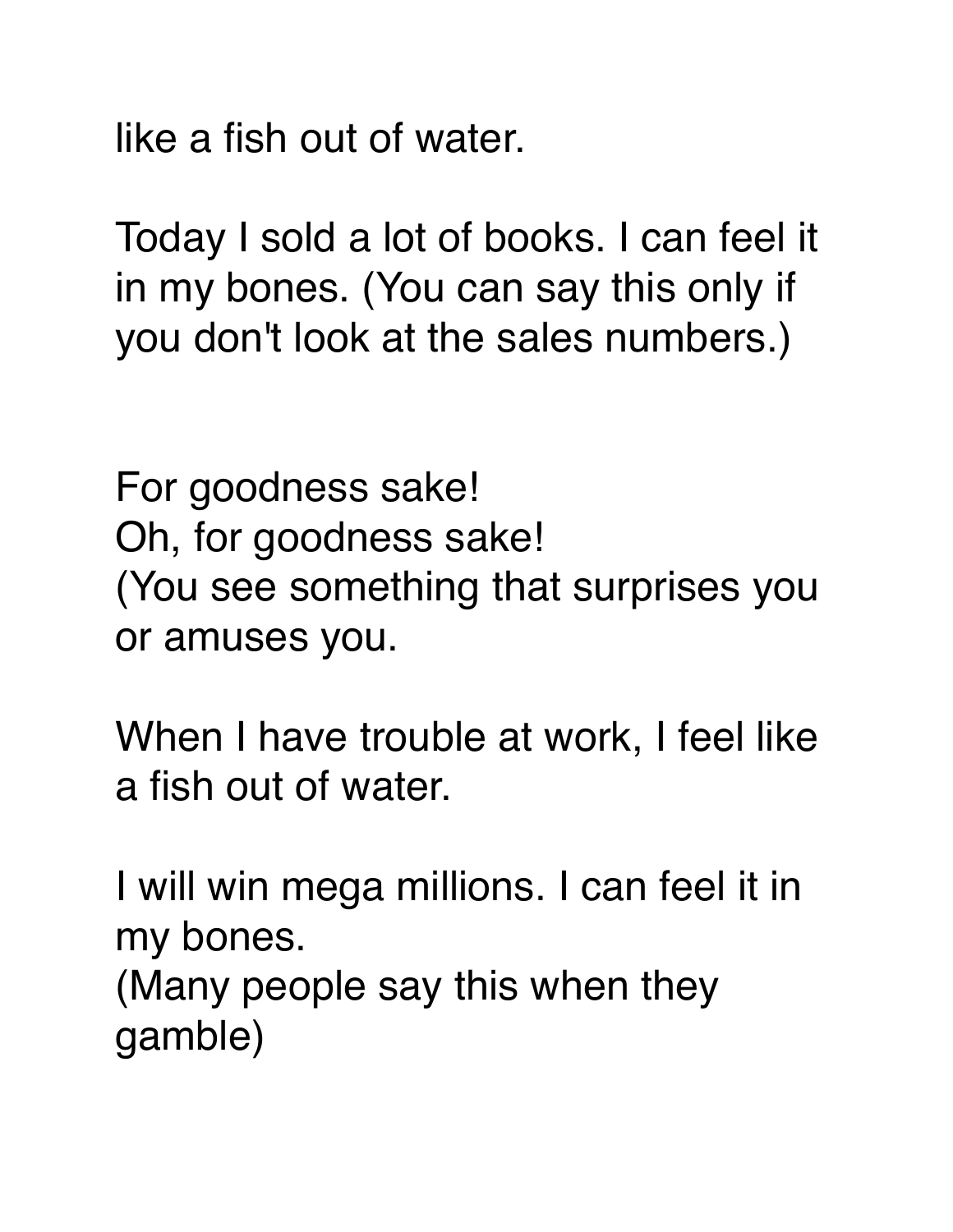Did you read the blog today?

gerund + is very + adjective

Practicing is very important.

gerund \_\_\_\_\_\_+ is very + adjective

Practicing English is very important.

Working hard is necessary.

Doing exercises is very important.

Being able to speak English is very important in the United States.

Reading is very important for learning English.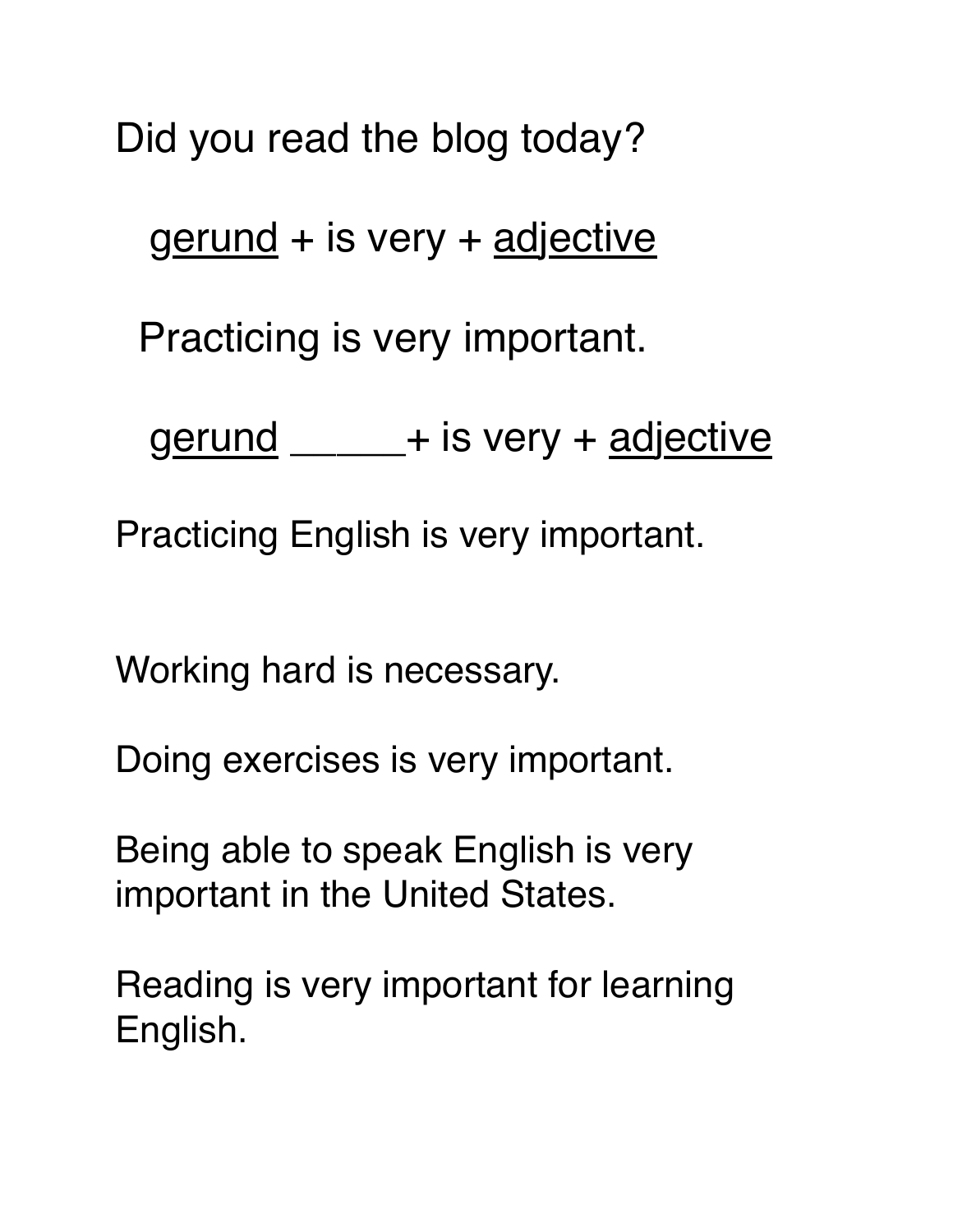I write something every day in the blog. Today I blogged about using gerunds.

Eating healthy food is really important.

What are some things at work that are really important?

good lighting = enough light

Reading with good lighting is very important.

Sleeping is very important.

Getting enough sleep is very important.

Getting eight hours of sleep is very important for me.

Taking a nap every day is good for your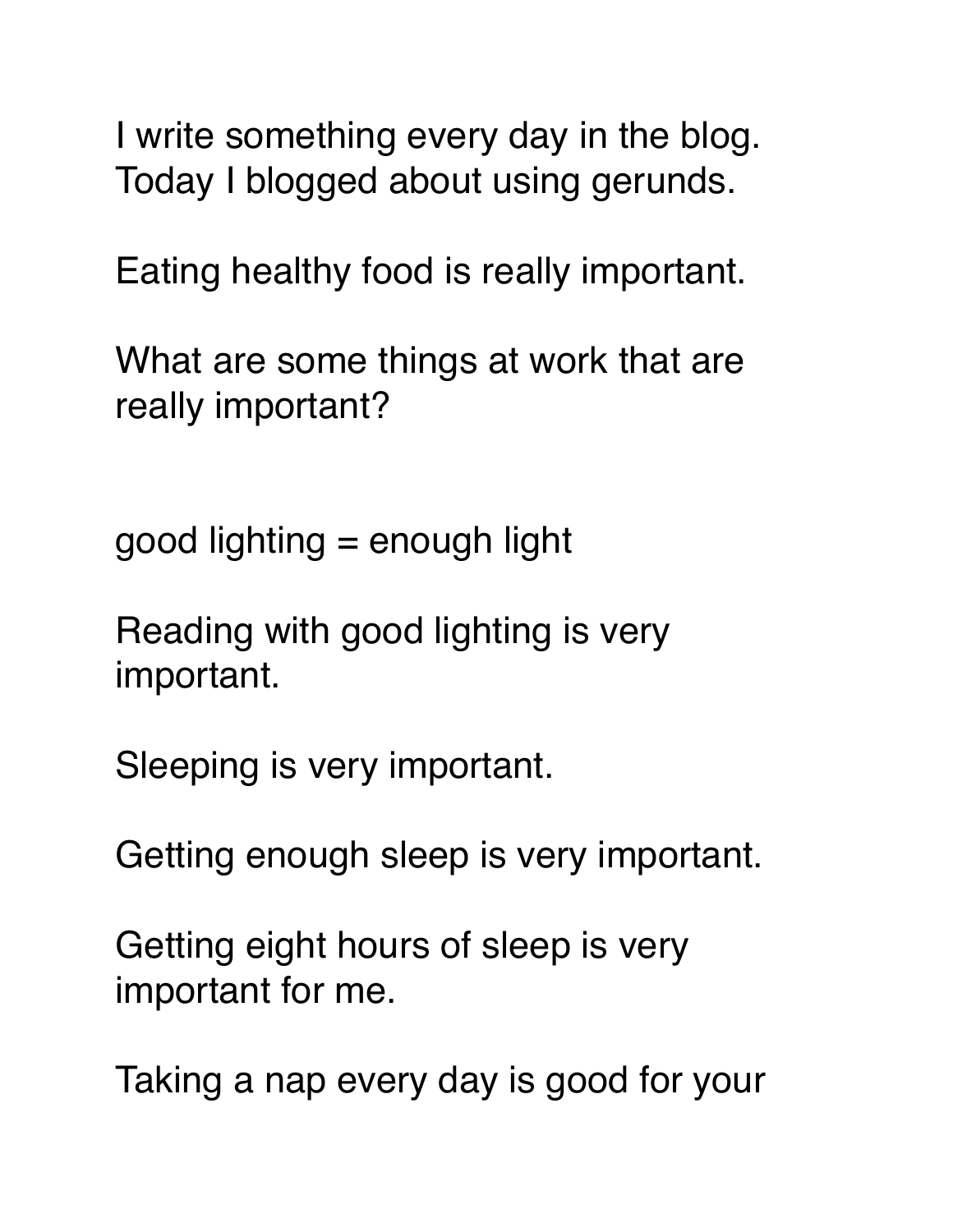health.

Being able to get along with others at work is really important.

Being prompt is very important for my job.

Doing reports at work is very important. Making reports…. Creating reports….

Eating healthy is very important.

Being silent is not good in every situation.

Living in harmony is very important. Living in harmony with nature is very important.

Living in harmony with your neighbors is very important.

living in harmony - living in peace; having a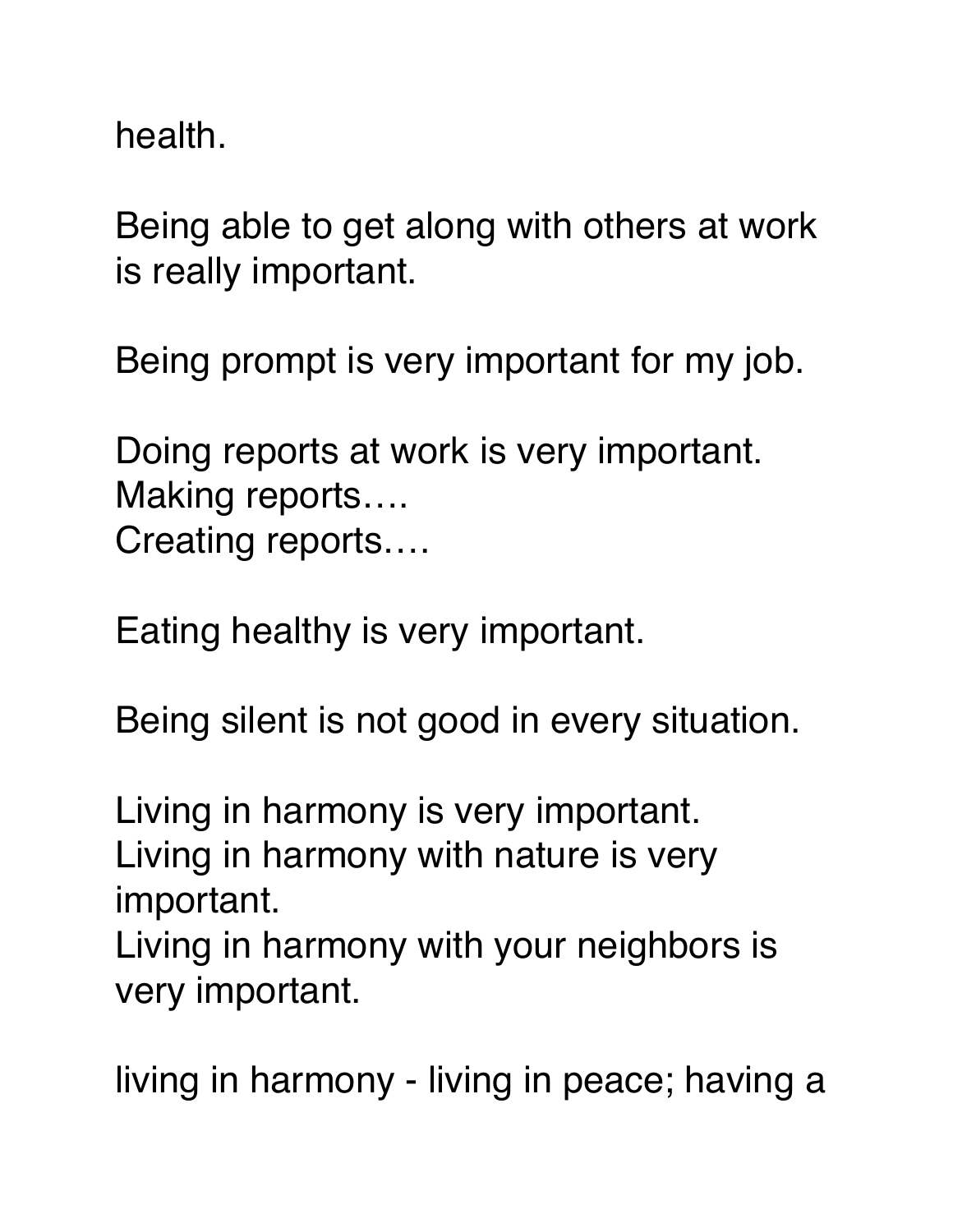good relationship.

adverbs

Adverbs describe verbs, adjectives, and other adverbs. Many adverbs have an "ly" ending.

Can you give me some examples of adverbs?

really, lately, carefully, silently, quickly, sadly, hardly, happily

What have you done lately?

Have you done anything interesting lately?

I've been studying English hard lately.

hardly  $=$  not much I've hardly been studying English lately.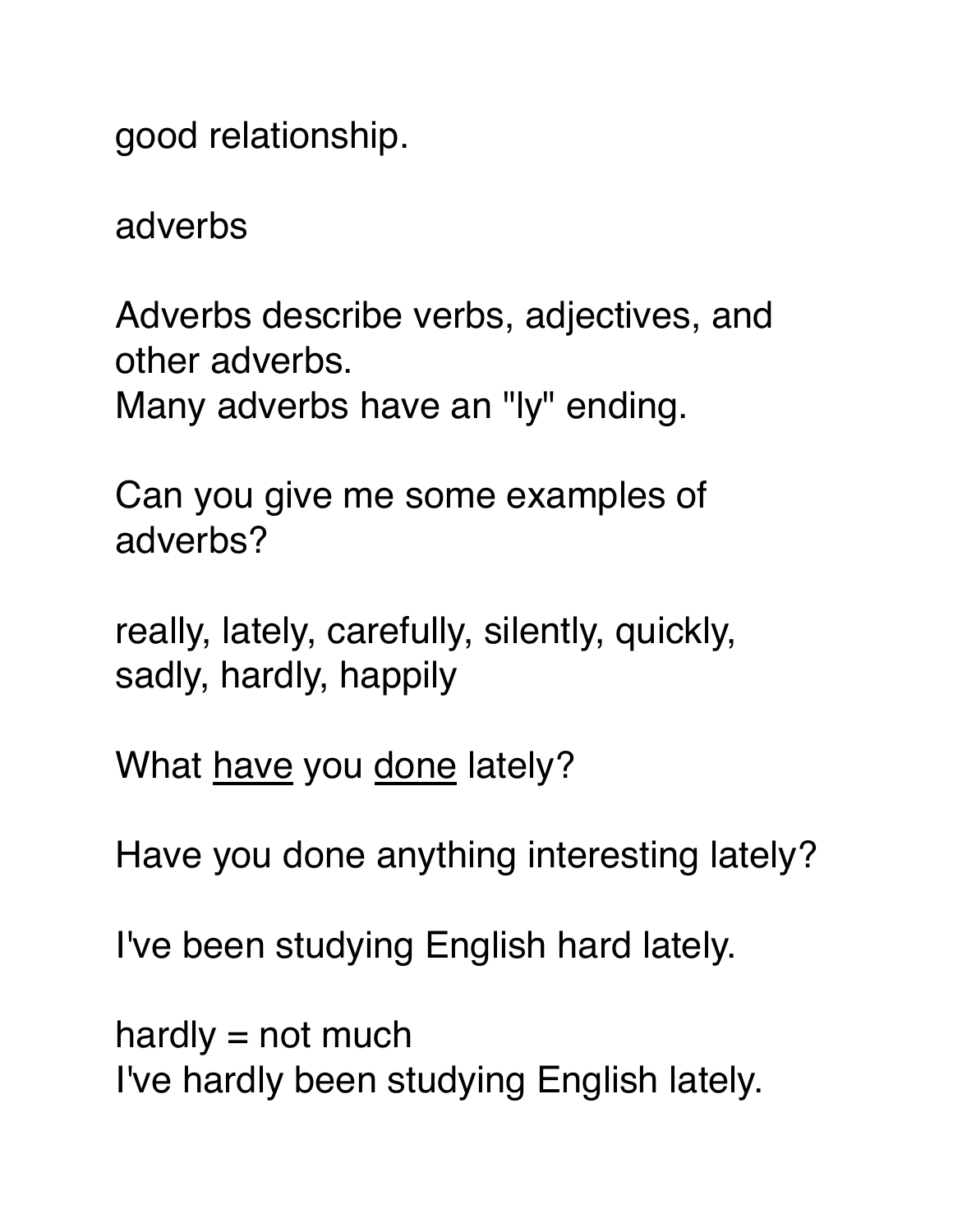I've been going shopping lately.

I've hardly been working. (not much) I've been working hard lately. (a lot)

Lately, I've been thinking the world must live in peace.

I've been learning guitar lately.

I've been working in the morning lately.

I've been hanging out with my friends lately. (present perfect continuous tense)

I've been walking lately. (exercise)

What can you do quickly?

I can walk quickly.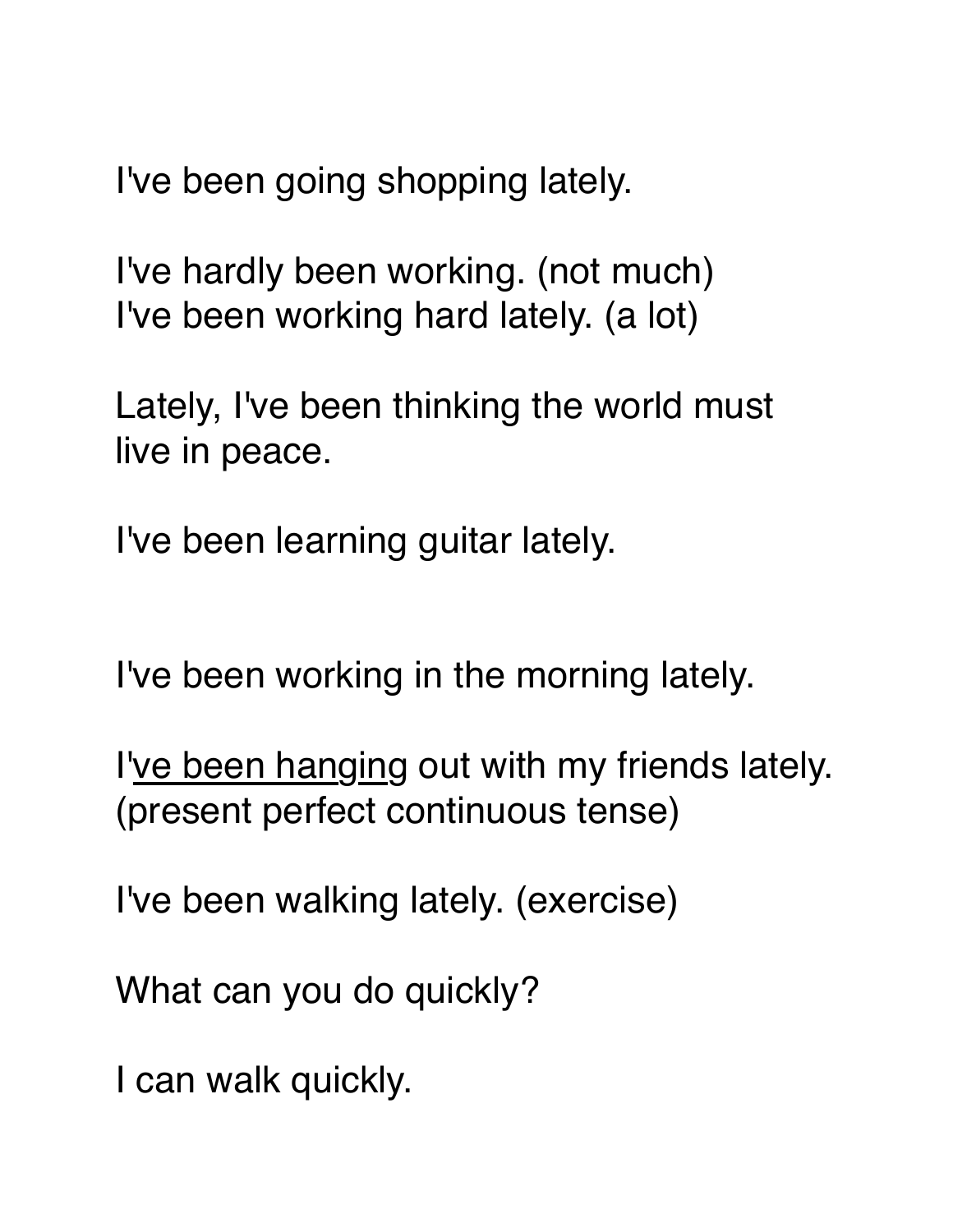I can cook quickly.

I can make dinner quickly.

I can write very quickly. I'm hardly exercising these days. (not much) I've hardly been exercising these days. I haven't been exercising hard these days.

I can type quickly. I can't write quickly.

What can you do skillfully? I can play soccer skillfully.

 $skillful = have good ability$ 

Do your work silently.

I can remember things well.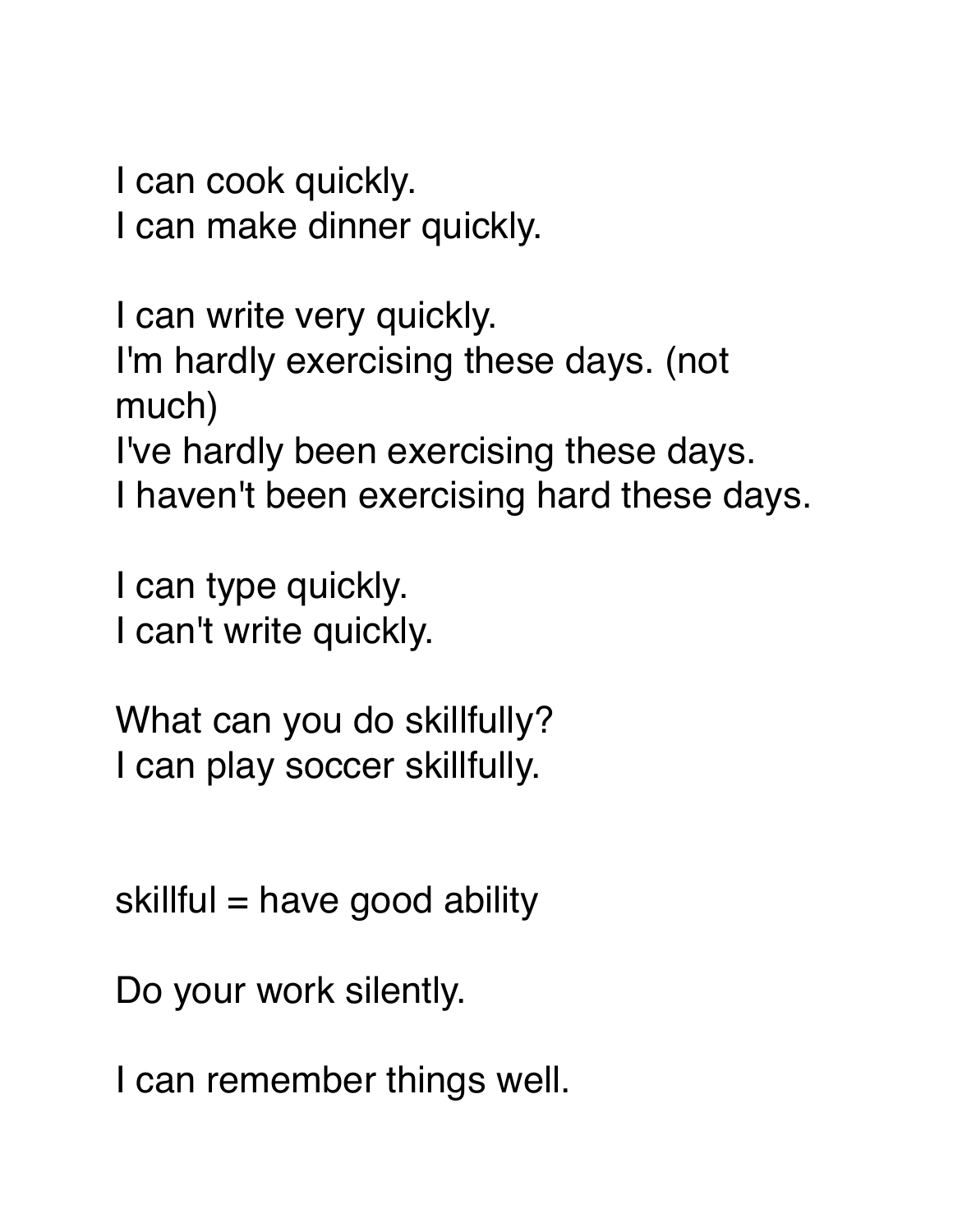(good - adjective; well - adverb)

I speak English well. You speak English well.

You are a skillful \_\_\_\_\_\_\_\_.

I skillful write code.

What's tomorrow?

What day is tomorrow?

Tomorrow is April Fool's Day.

In the United States, some people play tricks on each other on this day.

April Fool's Day is always April 1.

Be careful. Someone might play a trick on you.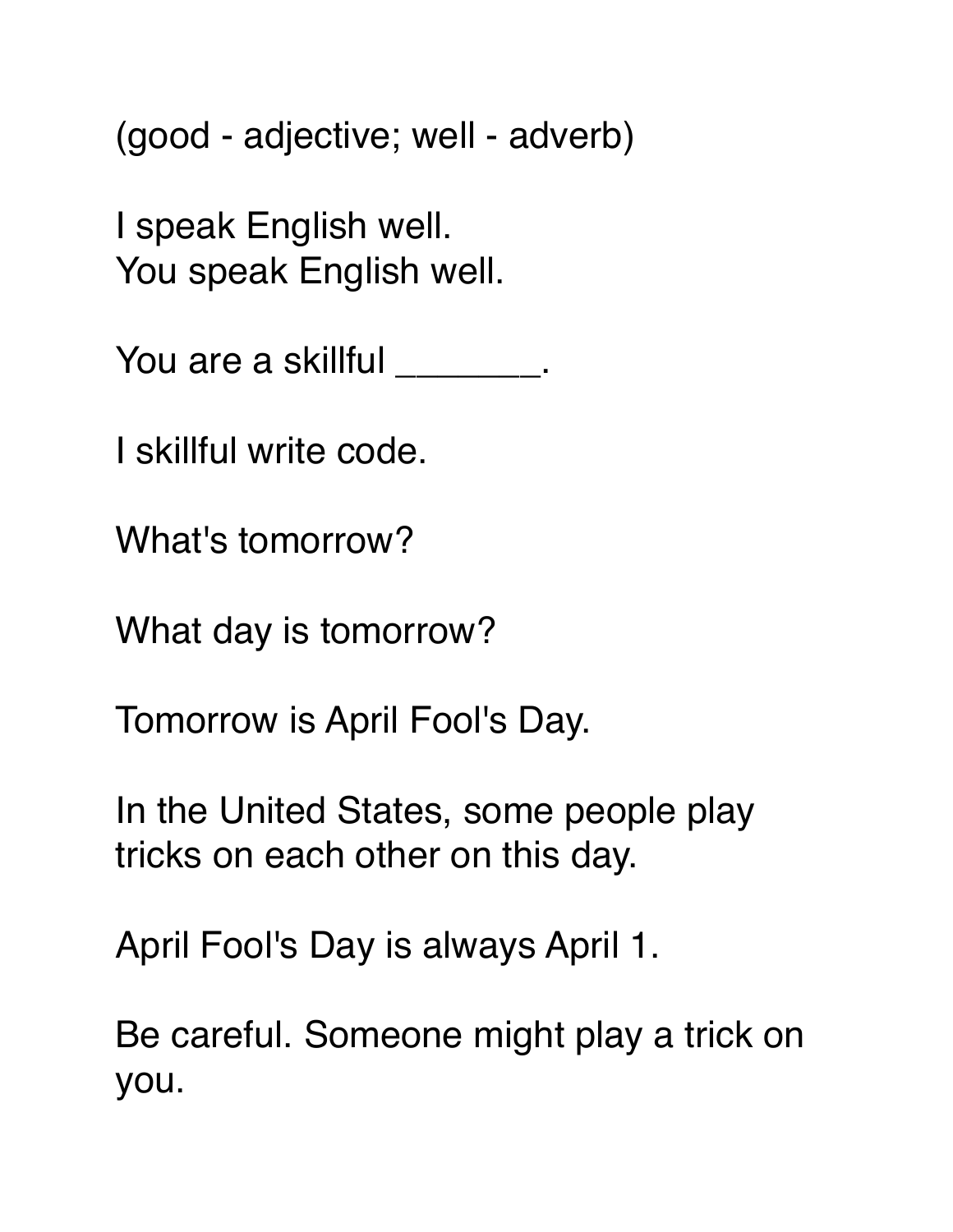play a trick  $=$  fool; to make you feel dumb.

Tomorrow we begin the Green Level. The Green Level is almost entirely about the passive voice.

(be) + the past participle

I was fooled. I got fooled.

Our next webinar is on Saturday, April 3.

Have a good night. I'll see you on Saturday.